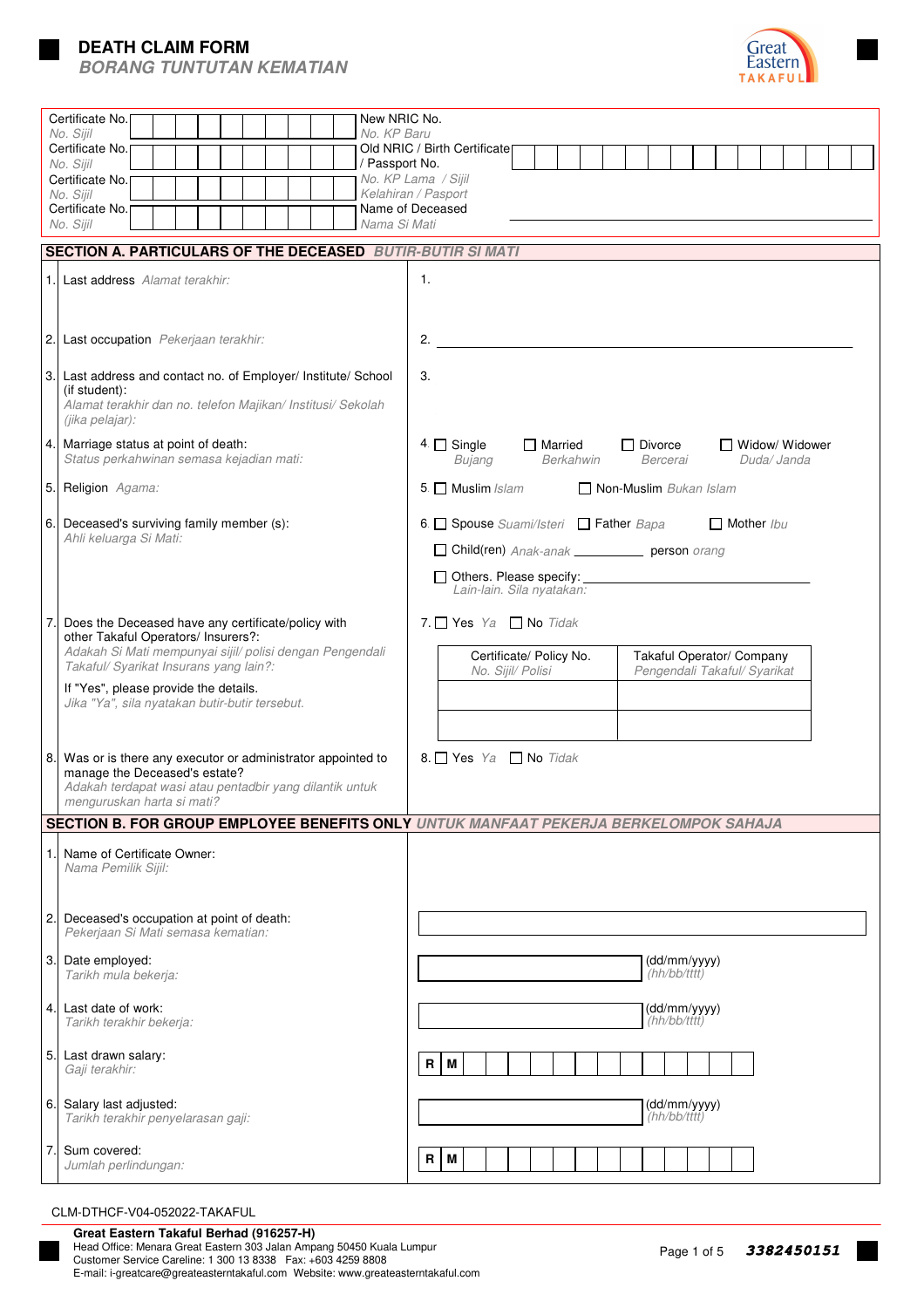|    |                                                                                                                                   | SECTION C. NATURE OF CLAIM AND RELATED DETAILS JENIS TUNTUTAN DAN BUTIR-BUTIR BERKENAAN<br>I. CLAIM RELATED DETAILS BUTIR-BUTIR TUNTUTAN BERKENAAN                                              |  |  |  |  |  |  |
|----|-----------------------------------------------------------------------------------------------------------------------------------|-------------------------------------------------------------------------------------------------------------------------------------------------------------------------------------------------|--|--|--|--|--|--|
| 1. | Date of Death:<br>Tarikh Kematian:                                                                                                | (dd/mm/yyyy)<br>(hh/bb/tttt)                                                                                                                                                                    |  |  |  |  |  |  |
| 2. | Cause of Death:<br>Sebab Kematian:                                                                                                | Accident<br>Illness<br>Others, please specify_<br>Lain-lain, sila nyatakan:<br>Kemalangan<br>Penyakit                                                                                           |  |  |  |  |  |  |
| 3. | What complaint(s)/ailment(s) did the<br>Deceased have before death?:<br>Apakah tanda-tanda penyakit Si Mati<br>sebelum kematian?: |                                                                                                                                                                                                 |  |  |  |  |  |  |
| 4. | When did the complaint(s)/<br>ailment(s) first appear?:<br>Bilakah tanda-tanda penyakit<br>bermula?:                              | (dd/mm/yyyy)<br>(hh/bb/tttt)                                                                                                                                                                    |  |  |  |  |  |  |
| 5. | First visit to doctor for the<br>complaint(s)/ailment(s):<br>Lawatan pertama ke doktor untuk<br>tanda-tanda penyakit tersebut:    | (dd/mm/yyyy)<br>(hh/bb/tttt)                                                                                                                                                                    |  |  |  |  |  |  |
| 6. | Post mortem done?:<br>Bedah siasat dibuat?:                                                                                       | No Tidak<br><b>Yes</b> Ya                                                                                                                                                                       |  |  |  |  |  |  |
| 7. | Was there any other illness before the death event?<br>$\Box$ Yes Ya<br>$\Box$ No Tidak                                           | Adakah Si Mati mengalami penyakit lain sebelum kematian?<br>If "Yes", please state the other illnesses or conditions. Jika "Ya", sila nyatakan penyakit atau keadaan lain tersebut.             |  |  |  |  |  |  |
|    | Name of Illness<br>Nama Penyakit                                                                                                  | Name of Doctor or Specialist<br>Name and Address of Hospital or Clinic<br>Date of Visit<br>Nama Doktor atau Pakar<br>Nama dan Alamat Hospital atau Klinik<br>Tarikh Rawatan                     |  |  |  |  |  |  |
|    |                                                                                                                                   |                                                                                                                                                                                                 |  |  |  |  |  |  |
|    |                                                                                                                                   |                                                                                                                                                                                                 |  |  |  |  |  |  |
|    |                                                                                                                                   | <b>II. FOR DEATH DUE TO ACCIDENT UNTUK KEMATIAN AKIBAT KEMALANGAN</b>                                                                                                                           |  |  |  |  |  |  |
| 1. | Date & Time of accident<br>Tarikh dan waktu<br>kemalangan                                                                         | -Please Select-<br>(dd/mm/yyyy)<br>(hh/bb/tttt)                                                                                                                                                 |  |  |  |  |  |  |
| 2. | Exact location of accident<br>Lokasi sebenar kemalangan                                                                           | $\Box$ House<br>$\Box$ Workplace<br>Road/ Others, please specify & state the address:<br>Jalan raya/ Lain-lain, sila tentukan & nyatakan alamat:<br>Rumah<br>Tempat Kerja                       |  |  |  |  |  |  |
| 3. | How did the accident<br>happen?<br>Bagaimana kemalangan<br>berlaku?                                                               | $\Box$ Fall<br>$\Box$ Industrial Accident<br>□ Road Traffic Accident<br>$\Box$ Others. Please specify:<br>Lain-lain. Sila tentukan:<br>Kemalangan Industri<br>Kemalangan Jalan<br>Jatuh<br>Raya |  |  |  |  |  |  |
| 4. | Accident reported to:<br>Kemalangan dilaporkan<br>kepada:                                                                         |                                                                                                                                                                                                 |  |  |  |  |  |  |
|    | (i) the police<br>polis<br>(ii) newspaper<br>surat khabar                                                                         | Yes Ya No Tidak<br>Yes Ya No Tidak                                                                                                                                                              |  |  |  |  |  |  |
|    |                                                                                                                                   |                                                                                                                                                                                                 |  |  |  |  |  |  |
|    |                                                                                                                                   |                                                                                                                                                                                                 |  |  |  |  |  |  |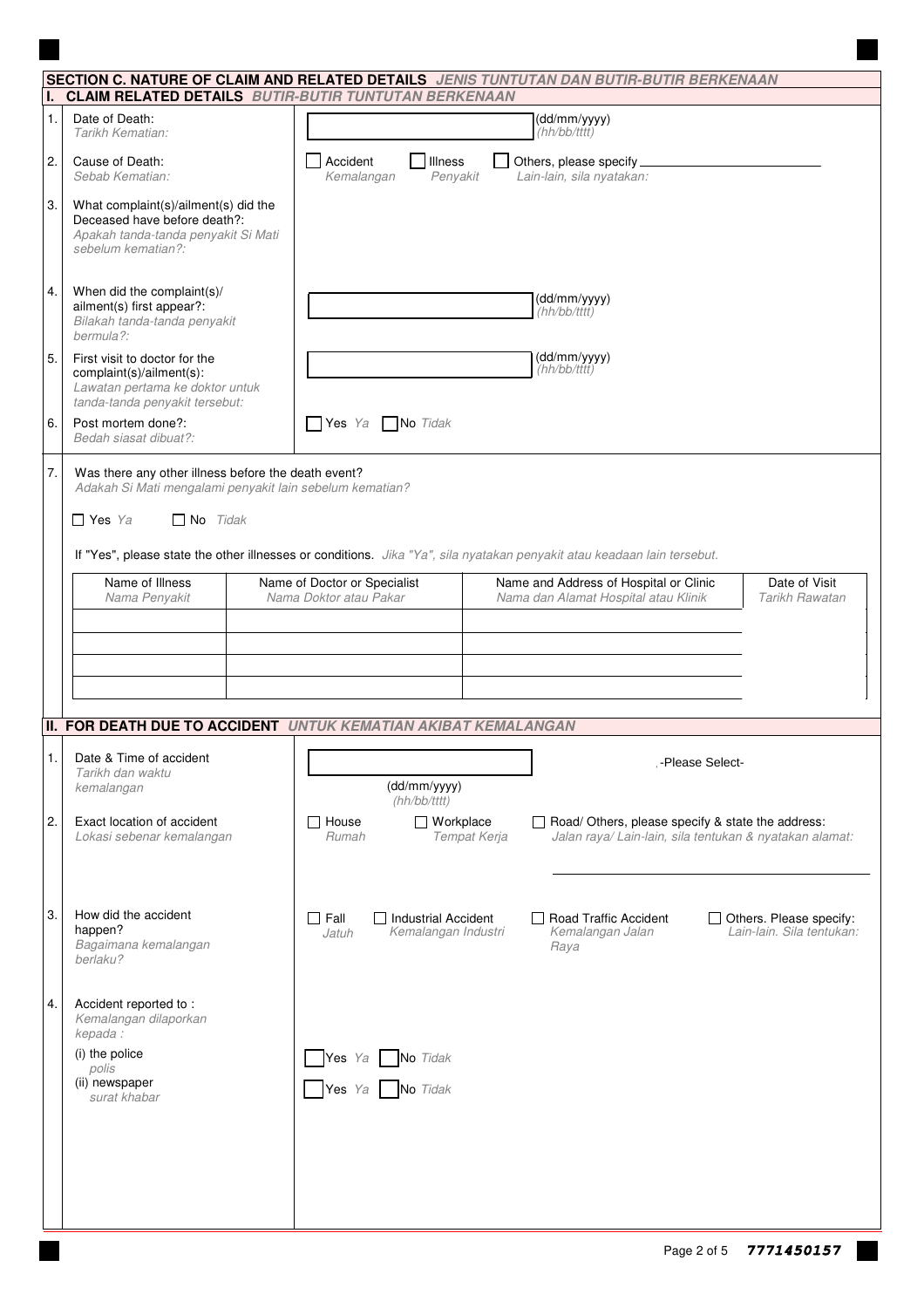| <b>SECTION D. DIRECT CREDIT FACILITY KEMUDAHAN KREDIT LANGSUNG</b><br>Important                                                                                                          |                                                                                                                                                                                                                                                                                                                                                                                                                                           |  |  |  |  |  |  |  |  |  |  |  |  |  |  |  |  |  |
|------------------------------------------------------------------------------------------------------------------------------------------------------------------------------------------|-------------------------------------------------------------------------------------------------------------------------------------------------------------------------------------------------------------------------------------------------------------------------------------------------------------------------------------------------------------------------------------------------------------------------------------------|--|--|--|--|--|--|--|--|--|--|--|--|--|--|--|--|--|
| <b>Penting</b><br>By signing this form, you confirm that you have read, understood and agree to the authorisations and declarations printed herein. Dengan menandatangani borang         |                                                                                                                                                                                                                                                                                                                                                                                                                                           |  |  |  |  |  |  |  |  |  |  |  |  |  |  |  |  |  |
| 1.                                                                                                                                                                                       | ini, anda mengesahkan bahawa anda telah membaca, memahami dan bersetuju dengan pengesahan dan pengisytiharan yang dicetak pada muka surat ini.                                                                                                                                                                                                                                                                                            |  |  |  |  |  |  |  |  |  |  |  |  |  |  |  |  |  |
| 2.                                                                                                                                                                                       | This Direct Credit facility is only available for direct credit to accounts maintained in banks participating in the Interbank Giro (IBG) payment system in Malaysia. In<br>relation to a *Payee who is a minor, payments shall only be made to accounts maintained by the parent or lawful guardian. Kemudahan Kredit Langsung ini hanya                                                                                                 |  |  |  |  |  |  |  |  |  |  |  |  |  |  |  |  |  |
|                                                                                                                                                                                          | tersedia untuk kredit langsung kepada akaun yang dikendali oleh bank yang menyertai sistem pembayaran Interbank Giro (IBG) di Malaysia. Berhubung dengan<br>*Penerima Pembayaran bawah umur, bayaran hanya akan dibuat kepada akaun yang dikendalikan oleh ibu bapa atau penjaga yang sah sahaja.                                                                                                                                         |  |  |  |  |  |  |  |  |  |  |  |  |  |  |  |  |  |
| 3.                                                                                                                                                                                       | This direct credit facility is not allowed for any joint bank accounts unless the Certificate Owner/ Payee is the primary account holder.<br>Kemudahan kredit langsung ini tidak dibenarkan untuk sebarang akaun bank bersama melainkan Pemilik Sijil/ Penerima Pembayaran adalah pemegang akaun utama.                                                                                                                                   |  |  |  |  |  |  |  |  |  |  |  |  |  |  |  |  |  |
| 4.                                                                                                                                                                                       | We reserve the right to make payment by cheque in the event of (a) insufficient/ invalid/ incorrect information being provided in this Direct Credit facility form, (b)                                                                                                                                                                                                                                                                   |  |  |  |  |  |  |  |  |  |  |  |  |  |  |  |  |  |
|                                                                                                                                                                                          | payment being made to joint Payees (e.g. joint administrators or joint executors), and/ or (c) the failure of the transfer to the beneficiary bank for any reason<br>whatsoever, (d) If the claim amount exceeds the maximum amount allowed by IBG transaction.                                                                                                                                                                           |  |  |  |  |  |  |  |  |  |  |  |  |  |  |  |  |  |
|                                                                                                                                                                                          | Kami berhak untuk membuat pembayaran dengan cek jika (a) maklumat tidak mencukupi/ tidak sah/salah diberikan dalam borang kemudahan Kredit Langsung ini, (b)<br>bayaran dibuat kepada Penerima Pembayaran bersama (contohnya pentadbir bersama atau wasi bersama), dan/atau (c) kegagalan pemindahan kepada bank<br>benefisiari atas apa-apa sebab, (d) Jika jumlah tuntutan melebihi jumlah maksimum yang dibenarkan oleh transaksi IBG. |  |  |  |  |  |  |  |  |  |  |  |  |  |  |  |  |  |
| 5.                                                                                                                                                                                       | All further claims benefit payable for the same event will be credited into the account below, unless otherwise notified by the certificate owner.<br>Semua manfaat tuntutan selanjutnya untuk kejadian yang sama akan dikreditkan ke dalam akaun di bawah, kecuali dinyatakan sebaliknya oleh pemilik sijil.                                                                                                                             |  |  |  |  |  |  |  |  |  |  |  |  |  |  |  |  |  |
|                                                                                                                                                                                          | *Payee refers to any person/company who is the person entitled to the Certificate monies, e.g. Ceritificate Owner, Person Covered, beneficiary, assignee, trustee, Public<br>Trustee/ Amanah Raya Berhad, executor/ executrix, administrator/ administratrix.                                                                                                                                                                             |  |  |  |  |  |  |  |  |  |  |  |  |  |  |  |  |  |
|                                                                                                                                                                                          | *Penerima Pembayaran merujuk kepada mana-mana orang/ syarikat yang merupakan orang yang berhak kepada wang Sijil, cth. Pemilik Sijil, Orang yang Dilindungi,<br>benefisiari, pemegang serah hak, pemegang amanah, Pemegang Amanah Awam/ Amanah Haya Berhad, wasi, pentadbir.                                                                                                                                                              |  |  |  |  |  |  |  |  |  |  |  |  |  |  |  |  |  |
|                                                                                                                                                                                          | NAME OF BANK:                                                                                                                                                                                                                                                                                                                                                                                                                             |  |  |  |  |  |  |  |  |  |  |  |  |  |  |  |  |  |
|                                                                                                                                                                                          | NAMA BANK                                                                                                                                                                                                                                                                                                                                                                                                                                 |  |  |  |  |  |  |  |  |  |  |  |  |  |  |  |  |  |
| BANK ACCOUNT HOLDER FULL NAME/ *PAYEE:<br>NAMA PENUH PEMEGANG AKAUN BANK/                                                                                                                |                                                                                                                                                                                                                                                                                                                                                                                                                                           |  |  |  |  |  |  |  |  |  |  |  |  |  |  |  |  |  |
|                                                                                                                                                                                          | PENERIMA PEMBAYARAN                                                                                                                                                                                                                                                                                                                                                                                                                       |  |  |  |  |  |  |  |  |  |  |  |  |  |  |  |  |  |
|                                                                                                                                                                                          | <b>BANK ACCOUNT NO.:</b><br><b>NO. AKAUN BANK</b>                                                                                                                                                                                                                                                                                                                                                                                         |  |  |  |  |  |  |  |  |  |  |  |  |  |  |  |  |  |
|                                                                                                                                                                                          | NRIC (AS PER BANK ACCOUNT):                                                                                                                                                                                                                                                                                                                                                                                                               |  |  |  |  |  |  |  |  |  |  |  |  |  |  |  |  |  |
|                                                                                                                                                                                          | NO. KP (SEPERTI DALAM AKAUN BANK)                                                                                                                                                                                                                                                                                                                                                                                                         |  |  |  |  |  |  |  |  |  |  |  |  |  |  |  |  |  |
|                                                                                                                                                                                          | <b>Declaration &amp; Authorisation</b><br>Pengisytiharan & Kebenaran                                                                                                                                                                                                                                                                                                                                                                      |  |  |  |  |  |  |  |  |  |  |  |  |  |  |  |  |  |
| I/We hereby:<br>Saya/ Kami dengan ini:                                                                                                                                                   |                                                                                                                                                                                                                                                                                                                                                                                                                                           |  |  |  |  |  |  |  |  |  |  |  |  |  |  |  |  |  |
| 1.                                                                                                                                                                                       | Authorise Takaful Operator to credit the amount payable to me under the above certificate into this account. I further confirm that I am the                                                                                                                                                                                                                                                                                              |  |  |  |  |  |  |  |  |  |  |  |  |  |  |  |  |  |
|                                                                                                                                                                                          | Account holder and have full power and authority to operate the Account [in respect of a partnership or a body corporate].<br>Membenarkan Pengendali Takaful untuk mengkreditkan jumlah yang perlu dibayar kepada saya di bawah sijil ini ke dalam bank akaun                                                                                                                                                                             |  |  |  |  |  |  |  |  |  |  |  |  |  |  |  |  |  |
|                                                                                                                                                                                          | tersebut. Saya selanjutnya mengesahkan bahawa saya adalah pemegang Akaun ini dan mempunyai kuasa penuh dan kuasa untuk                                                                                                                                                                                                                                                                                                                    |  |  |  |  |  |  |  |  |  |  |  |  |  |  |  |  |  |
| 2.                                                                                                                                                                                       | mengendalikan Akaun ini [berkenaan perkongsian atau pertubuhan perbadanan].<br>Understand that this standing instruction shall not take effect on any existing transactions that have already been executed and that the Takaful                                                                                                                                                                                                          |  |  |  |  |  |  |  |  |  |  |  |  |  |  |  |  |  |
|                                                                                                                                                                                          | Operator has the right to reject this standing instruction in the event that it is found to be payable to a third party account.<br>Memahami bahawa arahan tetap ini tidak akan berkuatkuasa pada mana-mana urusniaga sedia ada yang telah dilaksanakan dan bahawa                                                                                                                                                                        |  |  |  |  |  |  |  |  |  |  |  |  |  |  |  |  |  |
|                                                                                                                                                                                          | Pengendali Takaful mempunyai hak untuk menolak arahan tetap ini sekiranya ia didapati dibayar kepada akaun pihak ketiga.                                                                                                                                                                                                                                                                                                                  |  |  |  |  |  |  |  |  |  |  |  |  |  |  |  |  |  |
| 3.                                                                                                                                                                                       | Agree that the Takaful Operator shall not be liable in the event that any payment transaction into my/ our Account is delayed or cannot be<br>effected due to incorrect or incomplete information being provided in this form, and/ or for any other reason beyond the reasonable control of                                                                                                                                              |  |  |  |  |  |  |  |  |  |  |  |  |  |  |  |  |  |
|                                                                                                                                                                                          | the Takaful Operator.<br>Setuju bahawa Pengendali Takaful tidak akan bertanggungjawab sekiranya sebarang transaksi pembayaran ke dalam Akaun saya/kami                                                                                                                                                                                                                                                                                    |  |  |  |  |  |  |  |  |  |  |  |  |  |  |  |  |  |
|                                                                                                                                                                                          | ditangguhkan atau tidak dapat dilaksanakan disebabkan oleh maklumat yang tidak betul atau tidak lengkap yang disediakan dalam borang ini,                                                                                                                                                                                                                                                                                                 |  |  |  |  |  |  |  |  |  |  |  |  |  |  |  |  |  |
| 4.                                                                                                                                                                                       | dan/atau atas sebab lain yang berada di luar kawalan munasabah Pengendali Takaful.<br>Acknowledge and agree that the payment made into the Account shall be a valid discharge of the Takaful Operator's liability under the                                                                                                                                                                                                               |  |  |  |  |  |  |  |  |  |  |  |  |  |  |  |  |  |
|                                                                                                                                                                                          | Certificate. I/ We further agree that the Takaful Operator shall not be held liable for any damages, losses, claims cost and/ or expenses which                                                                                                                                                                                                                                                                                           |  |  |  |  |  |  |  |  |  |  |  |  |  |  |  |  |  |
|                                                                                                                                                                                          | I/ We may incur as a result of such payments made into the Account in accordance with my/ our instructions herein, including but not limited to<br>the subsequent withdrawal of the Certificate monies from the Account by persons other than myself/ ourselves, and agree to indemnify and to                                                                                                                                            |  |  |  |  |  |  |  |  |  |  |  |  |  |  |  |  |  |
|                                                                                                                                                                                          | keep the Takaful Operator indemnified of any damages, losses, claims, cost and/ or expenses incurred by the Takaful Operator in defending<br>any claim arising from and/ or in connection with payments made by the Takaful Operator into the Account in accordance with my/ our                                                                                                                                                          |  |  |  |  |  |  |  |  |  |  |  |  |  |  |  |  |  |
|                                                                                                                                                                                          | instructions herein.                                                                                                                                                                                                                                                                                                                                                                                                                      |  |  |  |  |  |  |  |  |  |  |  |  |  |  |  |  |  |
|                                                                                                                                                                                          | Mengakui dan bersetuju bahawa pembayaran yang dibuat ke dalam Akaun adalah pelepasan sah liabiliti Pengendali Takaful di bawah Sijil<br>tersebut. Saya/ kami selanjutnya bersetuju bahawa Pengendali Takaful tidak bertanggungjawab terhadap sebarang kerosakan, kerugian, kos                                                                                                                                                            |  |  |  |  |  |  |  |  |  |  |  |  |  |  |  |  |  |
|                                                                                                                                                                                          | tuntutan dan/atau perbelanjaan yang saya/kami mungkin tanggung akibat pembayaran yang dibuat ke dalam Akaun mengikut arahan saya/                                                                                                                                                                                                                                                                                                         |  |  |  |  |  |  |  |  |  |  |  |  |  |  |  |  |  |
|                                                                                                                                                                                          | kami di sini, termasuk tetapi tidak terhad kepada penarikan balik wang Sijil berikutnya dari Akaun oleh orang selain daripada diri saya/ kami                                                                                                                                                                                                                                                                                             |  |  |  |  |  |  |  |  |  |  |  |  |  |  |  |  |  |
|                                                                                                                                                                                          | dan bersetuju untuk menanggung rugi dan untuk melindungi Pengendali Takaful daripada apa-apa ganti rugi, kerugian, tuntutan, kos dan/atau<br>perbelanjaan yang ditanggung oleh Pengendali Takaful dalam mempertahankan sebarang tuntutan yang timbul dan/atau berkaitan dengan<br>pembayaran yang dibuat oleh Pengendali Takaful ke dalam Akaun mengikut arahan saya/ kami di sini.                                                       |  |  |  |  |  |  |  |  |  |  |  |  |  |  |  |  |  |
| 5.                                                                                                                                                                                       | Agree to immediately refund to the Takaful Operator in full any monies paid into the Account which is paid in error or which I am/ We are                                                                                                                                                                                                                                                                                                 |  |  |  |  |  |  |  |  |  |  |  |  |  |  |  |  |  |
|                                                                                                                                                                                          | otherwise not entitle to receive.<br>Setuju untuk segera membayar balik kepada Pengendali Takaful dengan sepenuhnya apa-apa wang yang dikreditkan ke dalam Akaun yang                                                                                                                                                                                                                                                                     |  |  |  |  |  |  |  |  |  |  |  |  |  |  |  |  |  |
|                                                                                                                                                                                          | dibayar secara tidak sengaja atau yang saya/ kami sebaliknya tidak berhak untuk menerima.                                                                                                                                                                                                                                                                                                                                                 |  |  |  |  |  |  |  |  |  |  |  |  |  |  |  |  |  |
|                                                                                                                                                                                          | Agree that this instruction shall continue to be in force until I/ We expressly revoke the same by executing a new Direct Credit Facility form to<br>6.<br>replace this Account with a new bank account. However, the Takaful Operator may in its absolute discretion terminate the Direct Credit service                                                                                                                                 |  |  |  |  |  |  |  |  |  |  |  |  |  |  |  |  |  |
| at anytime and without assigning any reason(s) therefor.<br>Setuju bahawa arahan ini akan terus berkuat kuasa sehingga saya/ kami dengan jelas membatalkannya dengan melaksanakan Borang |                                                                                                                                                                                                                                                                                                                                                                                                                                           |  |  |  |  |  |  |  |  |  |  |  |  |  |  |  |  |  |
|                                                                                                                                                                                          | Kemudahan Kredit Langsung baru untuk menggantikan Akaun ini dengan akaun bank baru. Walau bagaimanapun, Pengendali Takaful boleh<br>mengikut budi bicara mutlaknya menamatkan perkhidmatan Kredit Langsung pada bila-bila masa dan tanpa memberikan apa-apa sebab                                                                                                                                                                         |  |  |  |  |  |  |  |  |  |  |  |  |  |  |  |  |  |
|                                                                                                                                                                                          | untuknya.                                                                                                                                                                                                                                                                                                                                                                                                                                 |  |  |  |  |  |  |  |  |  |  |  |  |  |  |  |  |  |

 $\blacksquare$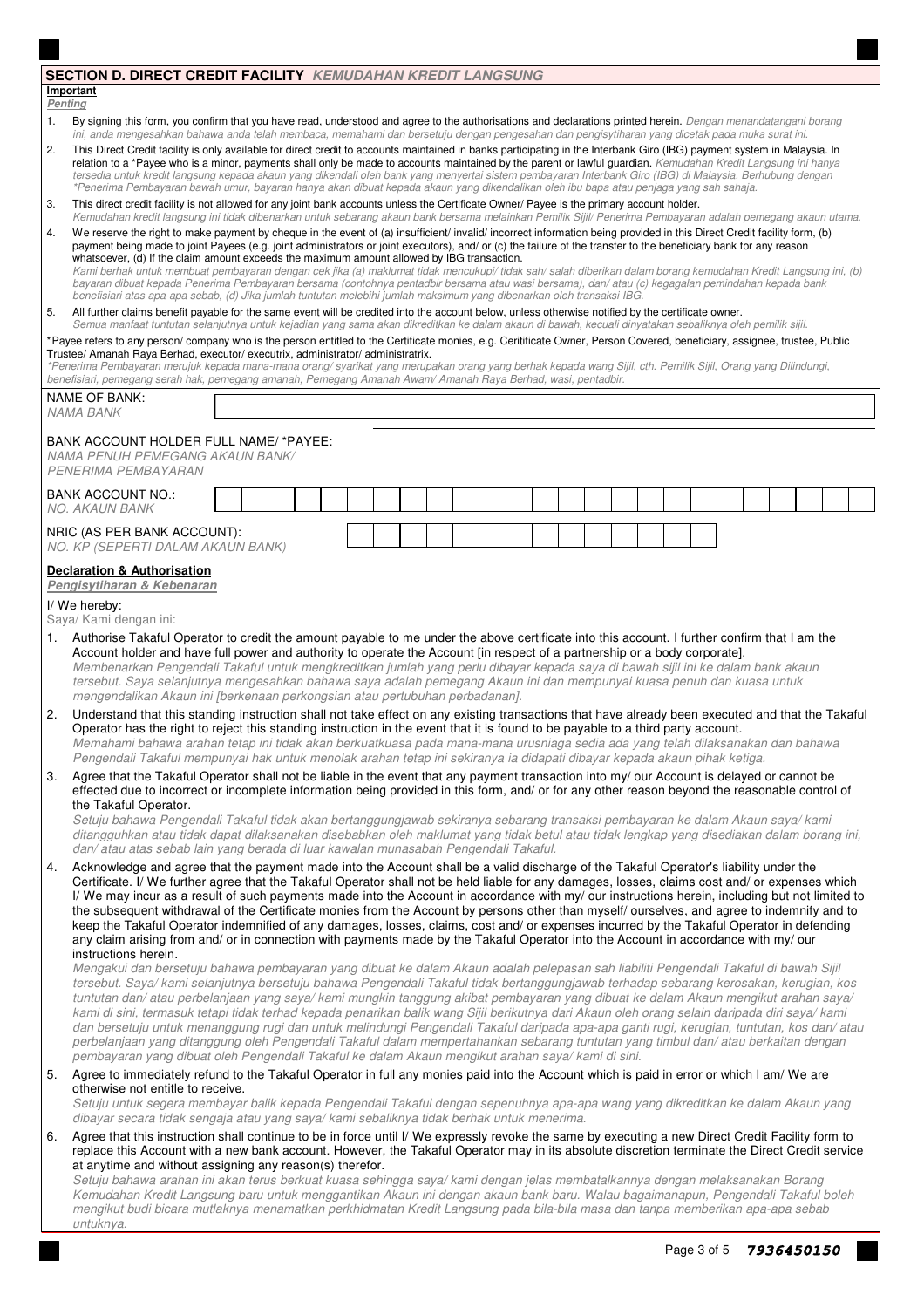## **SECTION E. DECLARATION & AUTHORISATION, AUTHORISATION FOR CLAIM MATTERS AND AMENDMENT OF ADDRESS, DATA PROTECTION NOTICE AND DECLARATION & AUTHORISATION FOR ONLINE SUBMISSION FORM**

 **PENGISYTIHARAN & KEBENARAN, KEBENARAN UNTUK PERKARA-PERKARA TUNTUTAN DAN PINDAAN MAKLUMAT ALAMAT, NOTIS PERLINDUNGAN DATA DAN PENGISYTIHARAN & KEBENARAN UNTUK PENYERAHAN BORANG DI ATAS TALIAN**

I declare the above answers are true and correct and I agree that If I have made, or shall make any untrue statement, or suppressed or concealed any material fact; my/ Person Covered's right to be compensated shall be absolutely forfeited. I, the Person Covered/ Certificate Owner/ Claimant hereby authorize and give my consent to any doctor, medical practitioner, physician, hospital, laboratory, surgeon, nurse, medical staff, clinic, takaful operator or insurance company, credit reporting agency, organization, institutions or persons that may have any records or knowledge of my / Person Covered's health or medical history ("Information Provider"), to provide such information to GETB and its authorized service provider and/ or its employee about my personal data, employment and credit information (as defined in Credit Reporting Agencies Act 2010) in order to process my takaful claim. I authorise the Company and its representative to give and release any such information to any party in relation to my application or transaction with the Company for the following purposes (but not limited to): verifying information given pursuant to this claim, background screening, credit evaluation, scoring solutions, administration, analysis or monitoring of certificate with the Company or processing of claim. I, the Person Covered/ Certificate Owner/ Claimant, expressly waive on behalf of myself or any other person who shall have any claim or interest in any certificate hereunder, all provision of law or professional ethics forbidding any Information Provider from disclosing any information acquired while attending to me in a professional capacity.

*Saya mengisytiharkan bahawa jawapan di atas adalah betul dan benar serta saya bersetuju jika saya membuat atau akan membuat sebarang kenyataan yang tidak tepat atau menahan atau menyembunyikan sebarang fakta material; hak saya/ Orang yang Dilindungi untuk menerima pampasan akan dilucutkan dengan mutlak. Saya, Orang yang Dilindungi/ Pemilik Sijil/ Pihak yang Menuntut dengan ini membenarkan dan memberi kebenaran kepada mana-mana doktor, pengamal perubatan, pakar perubatan, hospital, makmal, pakar bedah, jururawat, kakitangan perubatan, klinik, Pengendali Takaful atau syarikat insurans, agensi pelaporan kredit, organisasi, institusi atau individu yang mungkin mempunyai sebarang rekod atau pengetahuan berkenaan kesihatan atau sejarah kesihatan saya/ Orang yang Dilindungi ("Pemberi Maklumat") bagi menyediakan maklumat tersebut kepada GETB dan penyedia perkhidmatan berdaftar dan/ atau pekerjanya bagi memproses maklumat data peribadi, pekerjaan, dan maklumat kredit saya (seperti yang ditakrifkan dalam Akta 2010 Agensi Pelaporan Kredit (APK) bagi memproses tuntutan Takaful saya. Saya memberi kuasa kepada Pengendali Takaful dan wakilnya untuk memberi dan mengeluarkan sebarang maklumat kepada mana-mana pihak yang berkaitan dengan permohonan saya atau transaksi dengan Syarikat untuk tujuan berikut (tetapi tidak terhad kepada): mengesahkan maklumat yang diberikan berdasarkan tuntutan ini, pemeriksaan latar belakang, penilaian kredit, penyelesaian pemarkahan, pentadbiran, analisis atau pemantauan sijil dengan Syarikat atau pemprosesan tuntutan. Saya, Orang yang Dilindungi/ Pemilik Sijil/ Pihak yang Menuntut, bagi pihak saya atau mana-mana individu yang mempunyai sebarang tuntutan atau kepentingan dalam mana-mana sijil di bawah ini, mengetepikan semua peruntukan undang-undang atau etika profesional yang melarang mana-mana Pemberi Maklumat daripada mendedahkan sebarang maklumat yang diperlukan semasa memberi perkhidmatan kepada saya dalam kapasiti sebagai seorang profesional.*

I, the Person Covered/ Certificate Owner/ Claimant, hereby authorise and give my consent, to the deduction of monies due to the Company from the claim proceeds payable pursuant to any certificate hereunder, including but not limited to any Advance Contribution Account (ACA), contribution due, advance benefit paid, and/ or erroneous or payment made in excess of any claim amount. I, the Person Covered/ Certificate Owner/ Claimant, hereby authorised and give consent to the Company to amend my addresses as provided in this claim form. This authorisation shall irrevocably bind my successors and assignees and shall remain valid notwithstanding my death or incapacity, and a copy of this form shall be effective and valid as the original. I, the Person Covered/ Certificate Owner/ Claimant agree that the personal data provided in this form may be used, recorded, stored, archived, disclosed or otherwise processed by the Takaful Operator for the purposes relating to the payment of funds in accordance with my/ our instruction herein, and for the purposes of compliance with any legal or regulatory requirements. I consent that my personal information may be used, recorded, stored, archived, disclosed or otherwise processed by or on behalf of the Takaful Operator (and its successors in title) for the provision of takaful services.

*Saya, Orang yang Dilindungi/ Pemilik Sijil/ Pihak yang Menuntut, dengan ini memberi kebenaran dan keizinan untuk menolak wang yang perlu dibayar kepada Syarikat daripada jumlah tuntutan yang boleh dibayar menurut sebarang Sijil di bawah ini, termasuk tetapi tidak terhad kepada sebarang Akaun Sumbangan Pendahuluan, caruman yang perlu dibayar, manfaat yang telah didahulukan dan/ atau pembayaran salah yang dibuat melebihi sebarang amaun tuntutan. Saya, Orang yang Dilindungi/ Pemilik Sijil/ Pihak yang Menuntut, memberi kebenaran dan keizinan kepada Syarikat untuk membuat pindaan maklumat terhadap alamat-alamat saya yang dinyatakan dalam borang tuntutan ini. Kebenaran ini akan terikat kepada pengganti hak milik dan pemegang serah hak tanpa boleh ditarik balik serta kekal sah walaupun selepas saya meninggal dunia atau hilang upaya serta salinan borang ini adalah berkuat kuasa dan sah seperti salinan asal. Saya, Orang yang Dilindungi/ Pemilik Sijil/ Pihak yang Menuntut setuju bahawa data peribadi yang diberi di dalam borang ini mungkin digunakan, direkodkan, disimpan, diarkibkan, dizahirkan atau diproses oleh Pengendali Takaful untuk tujuan berkaitan pembayaran dana sesuai dengan arahan saya/ kami di sini dan untuk tujuan pematuhan sebarang keperluan undang-undang atau peraturan. Saya setuju bahawa maklumat peribadi saya mungkin digunakan, direkodkan, disimpan, diarkibkan, dizahirkan atau diproses oleh atau bagi pihak Pengendali Takaful (dan pengganti hak miliknya) untuk penyediaan perkhidmatan takaful.*

## **Authorisation for Claim Matters**

**Kebenaran untuk Perkara-Perkara Tuntutan**

I, the Person Covered/ Certificate Owner/ Claimant hereby give consent to, GREAT EASTERN TAKAFUL BERHAD (916257-H) ("GETB") ("The Company") Agent or Authorised Person.<br>New NRIC No.

to assist in matters pertaining to this claim and cheque collection, if any. I hereby agree to release and discharge GETB from all losses, claims, allegations, suits, proceedings, demands, damages, costs and expenses arising from or in connection to the said collection. I further agree to indemnify GETB and to keep GETB fully indemnified from and against any and all such losses, claims, allegations, suits, proceedings, demands, damages, costs and expenses arising from or in connection to the said collection. For Group Policies, please refer to respective Union/ Servicing Agent/ Employer in relations to cheque collection.

*Saya, Orang yang Dilindungi/ Pemilik Sijil/ Pihak yang Menuntut, dengan ini memberi kebenaran kepada Ejen GREAT EASTERN TAKAFUL BERHAD (916257-H) ("GETB") ("Syarikat") atau Pihak yang diberi kuasa,*

*Kod Ejen atau No. KP Baru untuk membantu dalam perkara-perkara berhubungan dengan tuntutan ini dan pengambilan cek, jika ada. Saya dengan ini bersetuju untuk melepaskan GETB dari segala kerugian, tuntutan, tuduhan, guaman, prosiding, permintaan, ganti rugi, kos dan perbelanjaan yang berbangkit dari atau berkaitan dengan pengambilan perkara tersebut. Saya selanjutnya bersetuju untuk menanggung kerugian GETB serta memelihara GETB dengan indemniti sepenuhnya dari atau berkaitan sebarang dan segala kerugian, tuntutan, tuduhan, guaman, prosiding, permintaan, ganti rugi, kos dan perbelanjaan yang berbangkit dari atau berkaitan dengan pengambilan perkara tersebut. Sila rujuk kepada Kesatuan/ Ejen Insurans Berkelompok/ Majikan tersebut berhubung dengan pengambilan cek bagi Polisi Berkelompok.*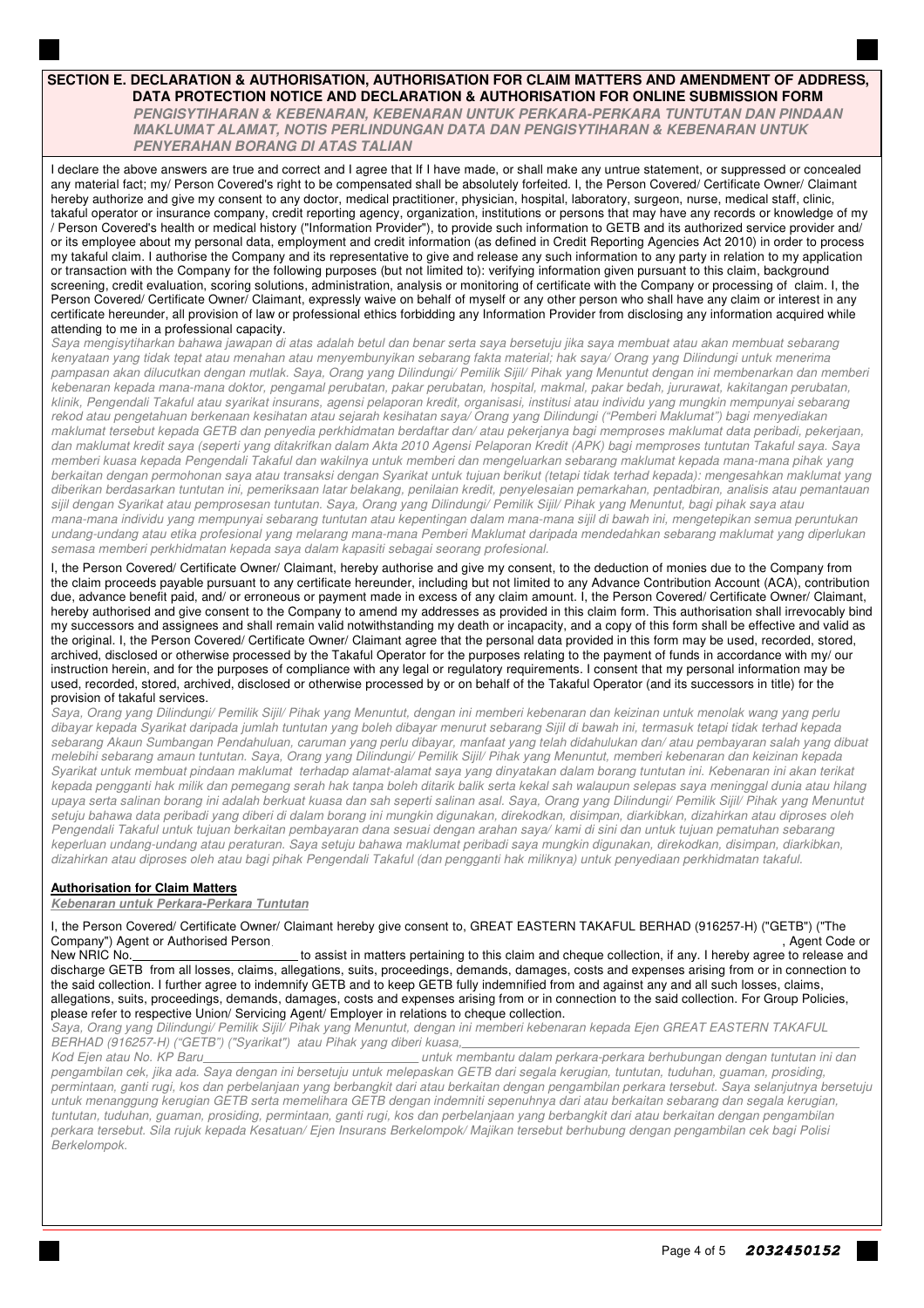### **Data Protection Notice**

#### **Notis Perlindungan Data**

| ivuus r ciilluulluall Dala<br>If you have any inquiry such as limiting the processing of certain information, including the withdrawal of consent to the processing of personal<br>pemprosesan maklumat peribadi, anda boleh menghubungi talian Careline kami di 1300-13-8338, atau menulis kepada Pengendali Takaful di<br>i-greatcare@greateasterntakaful.com.                                                                                                                                                                                                                                                                                                                                                                                                                        |                                                                   | information, you may contact our Customer Careline at 1300-13-8338, or write to the Takaful Operator at <i>i-greatcare@greateasterntakaful.com</i> .<br>Sekiranya anda mempunyai sebarang pertanyaan seperti menghadkan pemprosesan maklumat tertentu, termasuk membatalkan persetujuan untuk                                                                                                                                                                                                                                                                                                                                                                                                                                                                                                                                                                                                                                                                                                                                                                                                                                                                                                     |  |  |  |  |  |  |
|-----------------------------------------------------------------------------------------------------------------------------------------------------------------------------------------------------------------------------------------------------------------------------------------------------------------------------------------------------------------------------------------------------------------------------------------------------------------------------------------------------------------------------------------------------------------------------------------------------------------------------------------------------------------------------------------------------------------------------------------------------------------------------------------|-------------------------------------------------------------------|---------------------------------------------------------------------------------------------------------------------------------------------------------------------------------------------------------------------------------------------------------------------------------------------------------------------------------------------------------------------------------------------------------------------------------------------------------------------------------------------------------------------------------------------------------------------------------------------------------------------------------------------------------------------------------------------------------------------------------------------------------------------------------------------------------------------------------------------------------------------------------------------------------------------------------------------------------------------------------------------------------------------------------------------------------------------------------------------------------------------------------------------------------------------------------------------------|--|--|--|--|--|--|
| If you have any complaints in respect of your personal information, you may contact our Privacy Officer at 603-4259 8381.<br>Sekiranya anda mempunyai sebarang aduan berhubung dengan maklumat peribadi anda, anda boleh menghubungi Pegawai Privasi kami di<br>603-4259 8381.                                                                                                                                                                                                                                                                                                                                                                                                                                                                                                          |                                                                   |                                                                                                                                                                                                                                                                                                                                                                                                                                                                                                                                                                                                                                                                                                                                                                                                                                                                                                                                                                                                                                                                                                                                                                                                   |  |  |  |  |  |  |
| For more information on how the Takaful Operator processes your personal information, please log on to our website greateasterntakaful.com and<br>read the Client Charter and Privacy Policy.<br>Untuk keterangan lanjut mengenai cara Pengendali Takaful memproses maklumat peribadi anda, sila layari laman sesawang kami<br>greateasterntakaful.com dan baca Piagam Pelanggan dan Dasar Privasi.                                                                                                                                                                                                                                                                                                                                                                                     |                                                                   |                                                                                                                                                                                                                                                                                                                                                                                                                                                                                                                                                                                                                                                                                                                                                                                                                                                                                                                                                                                                                                                                                                                                                                                                   |  |  |  |  |  |  |
| Declaration & Authorisation for Online Submission Form<br>Pengisytiharan & Kebenaran untuk Penyerahan Borang di atas talian                                                                                                                                                                                                                                                                                                                                                                                                                                                                                                                                                                                                                                                             |                                                                   |                                                                                                                                                                                                                                                                                                                                                                                                                                                                                                                                                                                                                                                                                                                                                                                                                                                                                                                                                                                                                                                                                                                                                                                                   |  |  |  |  |  |  |
| I agree that a copy of documents submitted shall be valid as the original documents and I confirm that the information given on this online<br>Operator whenever requested.<br>melalui penyerahan borang di atas talian adalah yang terbaik dari pengetahuan dan kepercayaan saya, benar dari segala aspek. Saya faham<br>asal dan salinan yang adil kepada Pengendali Takaful apabila diminta.<br>Saya faham bahawa membuat penipuan tuntutan dengan mengemukakan maklumat tidak benar atau salah adalah kesalahan jenayah<br>meminta jumlah tuntutan sepenuhnya daripada saya jika terdapat sebarang maklumat yang diberikan adalah tidak benar atau tidak tepat atau<br>penyerahan maklumat yang diusik atau maklumat yang dikemukakan adalah salah atau tidak benar untuk tuntutan. |                                                                   | submission form is to the best of my knowledge and belief, true in every aspect. I understand that the Takaful Operator reserve the rights to verify<br>the documents submitted for the purpose of processing my claims and agree to provide the original and fair copy of the documents to the Takaful<br>Saya bersetuju bahawa salinan dokumen dikemukakan adalah sah seperti salinan asal dan saya mengesahkan bahawa maklumat yang diberi<br>bahawa Pengendali Takaful berhak untuk mengesahkan dokumen untuk tujuan pemprosesan tuntutan saya dan bersetuju untuk memberi salinan<br>I understand that the making of a fraudulent claim by providing untrue or false information is a criminal offence likely to lead to prosecution. Further,<br>I understand and agree that the Takaful Operator shall have the absolute right to recover the claim amount in full from me if there is any untrue or<br>inaccurate representation on the information provided or submission of tampered or false or untrue information had been submitted for the claim.<br>berkemungkinan membawa kepada pendakwaan. Selanjutnya, saya faham dan bersetuju bahawa Pengendali Takaful mempunyai hak mutlak |  |  |  |  |  |  |
| NOTA: Sekiranya Pihak yang Menuntut tidak dapat menandatangani, cap ibu jari perlu disaksikan oleh doktor atau pihak yang diberi kuasa di<br>mana-mana cawangan berdekatan.                                                                                                                                                                                                                                                                                                                                                                                                                                                                                                                                                                                                             |                                                                   | NOTE: If Claimant is unable to sign, the thumbprint has to be witnessed by the attending doctor or our authorised officers at any nearest office.                                                                                                                                                                                                                                                                                                                                                                                                                                                                                                                                                                                                                                                                                                                                                                                                                                                                                                                                                                                                                                                 |  |  |  |  |  |  |
| Are you the beneficiary of the certificate?<br>Adakah anda benefisiari kepada sijil ini?                                                                                                                                                                                                                                                                                                                                                                                                                                                                                                                                                                                                                                                                                                | $\Box$ Yes Ya $\Box$ No Tidak                                     |                                                                                                                                                                                                                                                                                                                                                                                                                                                                                                                                                                                                                                                                                                                                                                                                                                                                                                                                                                                                                                                                                                                                                                                                   |  |  |  |  |  |  |
|                                                                                                                                                                                                                                                                                                                                                                                                                                                                                                                                                                                                                                                                                                                                                                                         | Name Nama:<br>NRIC No./ Passport No.:<br>No. KP Baru/No. Passport |                                                                                                                                                                                                                                                                                                                                                                                                                                                                                                                                                                                                                                                                                                                                                                                                                                                                                                                                                                                                                                                                                                                                                                                                   |  |  |  |  |  |  |
|                                                                                                                                                                                                                                                                                                                                                                                                                                                                                                                                                                                                                                                                                                                                                                                         | Contact No. No. Telefon:                                          |                                                                                                                                                                                                                                                                                                                                                                                                                                                                                                                                                                                                                                                                                                                                                                                                                                                                                                                                                                                                                                                                                                                                                                                                   |  |  |  |  |  |  |
| Signature of Claimant<br>Tandatangan Penuntut                                                                                                                                                                                                                                                                                                                                                                                                                                                                                                                                                                                                                                                                                                                                           | <b>Address Alamat:</b>                                            |                                                                                                                                                                                                                                                                                                                                                                                                                                                                                                                                                                                                                                                                                                                                                                                                                                                                                                                                                                                                                                                                                                                                                                                                   |  |  |  |  |  |  |
|                                                                                                                                                                                                                                                                                                                                                                                                                                                                                                                                                                                                                                                                                                                                                                                         | Email <i>Emel:</i>                                                |                                                                                                                                                                                                                                                                                                                                                                                                                                                                                                                                                                                                                                                                                                                                                                                                                                                                                                                                                                                                                                                                                                                                                                                                   |  |  |  |  |  |  |
|                                                                                                                                                                                                                                                                                                                                                                                                                                                                                                                                                                                                                                                                                                                                                                                         | Date Tarikh:                                                      |                                                                                                                                                                                                                                                                                                                                                                                                                                                                                                                                                                                                                                                                                                                                                                                                                                                                                                                                                                                                                                                                                                                                                                                                   |  |  |  |  |  |  |
|                                                                                                                                                                                                                                                                                                                                                                                                                                                                                                                                                                                                                                                                                                                                                                                         | Relationship with<br>the Deceased:<br>Hubungan<br>dengan Si Mati: | Spouse Suami/Isteri<br>Parent Ibu/Bapa<br><b>Sibling Adik-Beradik</b><br>Child(ren) Anak-anak<br>Others, please specify<br>Lain-lain, sila nyatakan -                                                                                                                                                                                                                                                                                                                                                                                                                                                                                                                                                                                                                                                                                                                                                                                                                                                                                                                                                                                                                                             |  |  |  |  |  |  |
|                                                                                                                                                                                                                                                                                                                                                                                                                                                                                                                                                                                                                                                                                                                                                                                         | Name Nama:                                                        |                                                                                                                                                                                                                                                                                                                                                                                                                                                                                                                                                                                                                                                                                                                                                                                                                                                                                                                                                                                                                                                                                                                                                                                                   |  |  |  |  |  |  |
|                                                                                                                                                                                                                                                                                                                                                                                                                                                                                                                                                                                                                                                                                                                                                                                         | NRIC No./ Passport No.:<br>No. KP Baru/No. Passport               |                                                                                                                                                                                                                                                                                                                                                                                                                                                                                                                                                                                                                                                                                                                                                                                                                                                                                                                                                                                                                                                                                                                                                                                                   |  |  |  |  |  |  |
|                                                                                                                                                                                                                                                                                                                                                                                                                                                                                                                                                                                                                                                                                                                                                                                         | Contact No. No. Telefon:                                          |                                                                                                                                                                                                                                                                                                                                                                                                                                                                                                                                                                                                                                                                                                                                                                                                                                                                                                                                                                                                                                                                                                                                                                                                   |  |  |  |  |  |  |
| Signature of Witness<br>Tandatangan Saksi                                                                                                                                                                                                                                                                                                                                                                                                                                                                                                                                                                                                                                                                                                                                               | <b>Address Alamat:</b>                                            |                                                                                                                                                                                                                                                                                                                                                                                                                                                                                                                                                                                                                                                                                                                                                                                                                                                                                                                                                                                                                                                                                                                                                                                                   |  |  |  |  |  |  |
|                                                                                                                                                                                                                                                                                                                                                                                                                                                                                                                                                                                                                                                                                                                                                                                         | Email <i>Emel:</i>                                                |                                                                                                                                                                                                                                                                                                                                                                                                                                                                                                                                                                                                                                                                                                                                                                                                                                                                                                                                                                                                                                                                                                                                                                                                   |  |  |  |  |  |  |
|                                                                                                                                                                                                                                                                                                                                                                                                                                                                                                                                                                                                                                                                                                                                                                                         | Date Tarikh:                                                      |                                                                                                                                                                                                                                                                                                                                                                                                                                                                                                                                                                                                                                                                                                                                                                                                                                                                                                                                                                                                                                                                                                                                                                                                   |  |  |  |  |  |  |